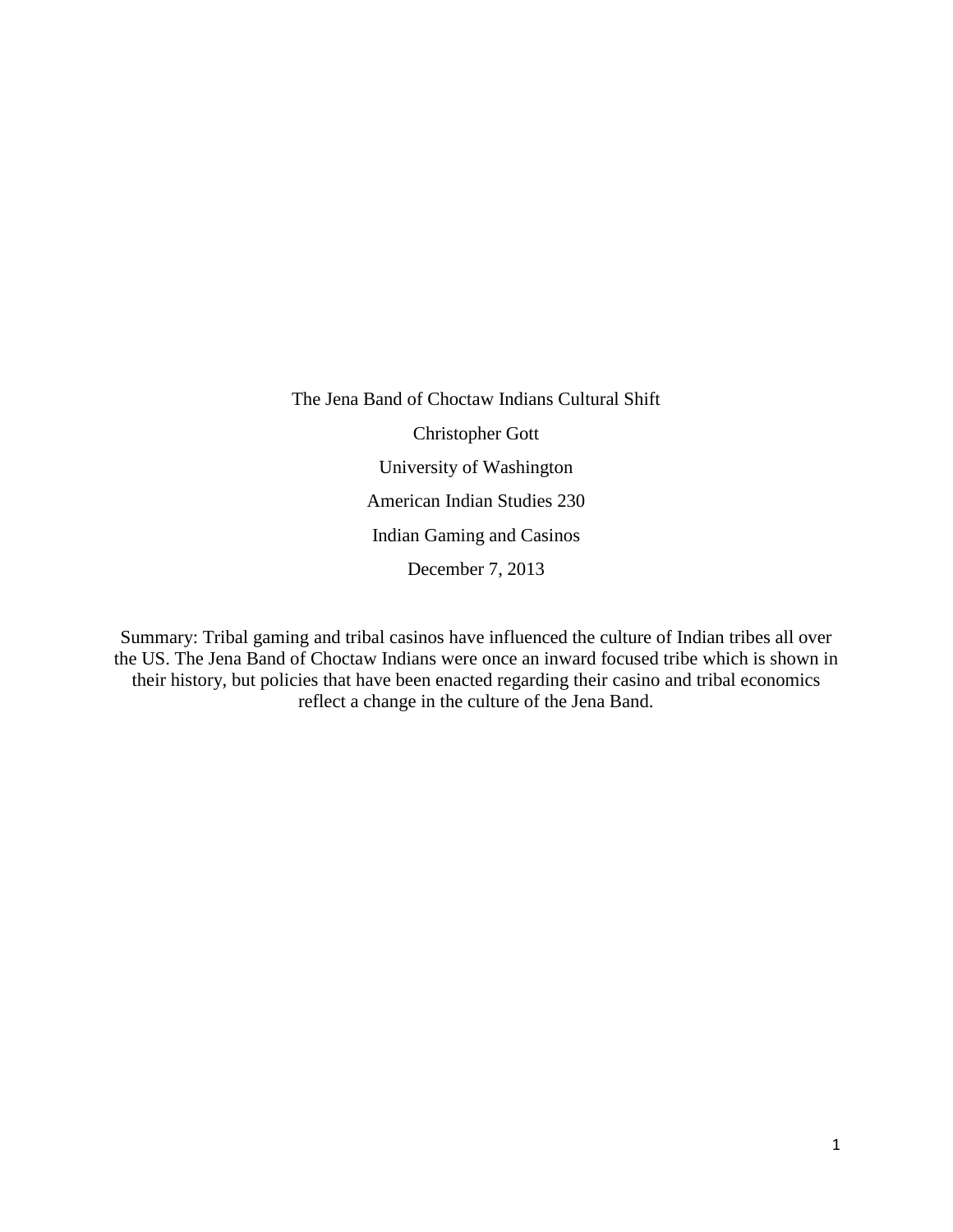## **Background**

The Jena Band of Choctaw Indians are one of the smallest federally recognized tribes in the US with a population just under 300 people. In the 1700's the tribe ranged from southern Mississippi to Mobile, Alabama, Biloxi, and New Orleans, Louisiana. By the Treaty of Dancing Rabbit Creek in 1830 the main population of the Choctaw relinquished all their land east of the Mississippi river. During the trial of tears the population was moved to Louisiana since those lands had been relinquished by the French to the Americans. This community historically had very little to do with outsiders and studied their customs and traditions separately from the US population due to their removal from their historic lands. The Jena Band built the first Choctaw all Indian school called the Penick Indian School in 1932 with the income they generated tanning hides and providing household services. When funding for the school disappeared the Department of Indian affairs funded the school which was the beginning to Jena Band outreach to Americans. At this point the Department of Indian affairs was attempting to relocate willing Jena Choctaw members to Federal Trust land in Mississippi. The beginning of World War II interrupted this move and it also closed the Penick School for the foreseeable future. After World War II all Indian children were allowed to attend public schools by the US. This marked the beginning of their traditional customs disappearing. The last traditional Chief for the Jena Choctaw died in 1968 and the replacement chief was elected to the position after the first tribal election in 1974. At this point the tribe was recognized by the state of Louisiana, but it wasn't until 1995 that they were federally recognized. It was at this same time of federal recognition that the planning for the Jena Choctaw Pines Casino began which would signify an economic change for the tribe, but also exposes them to policies set in place by the US State and Federal Government policies.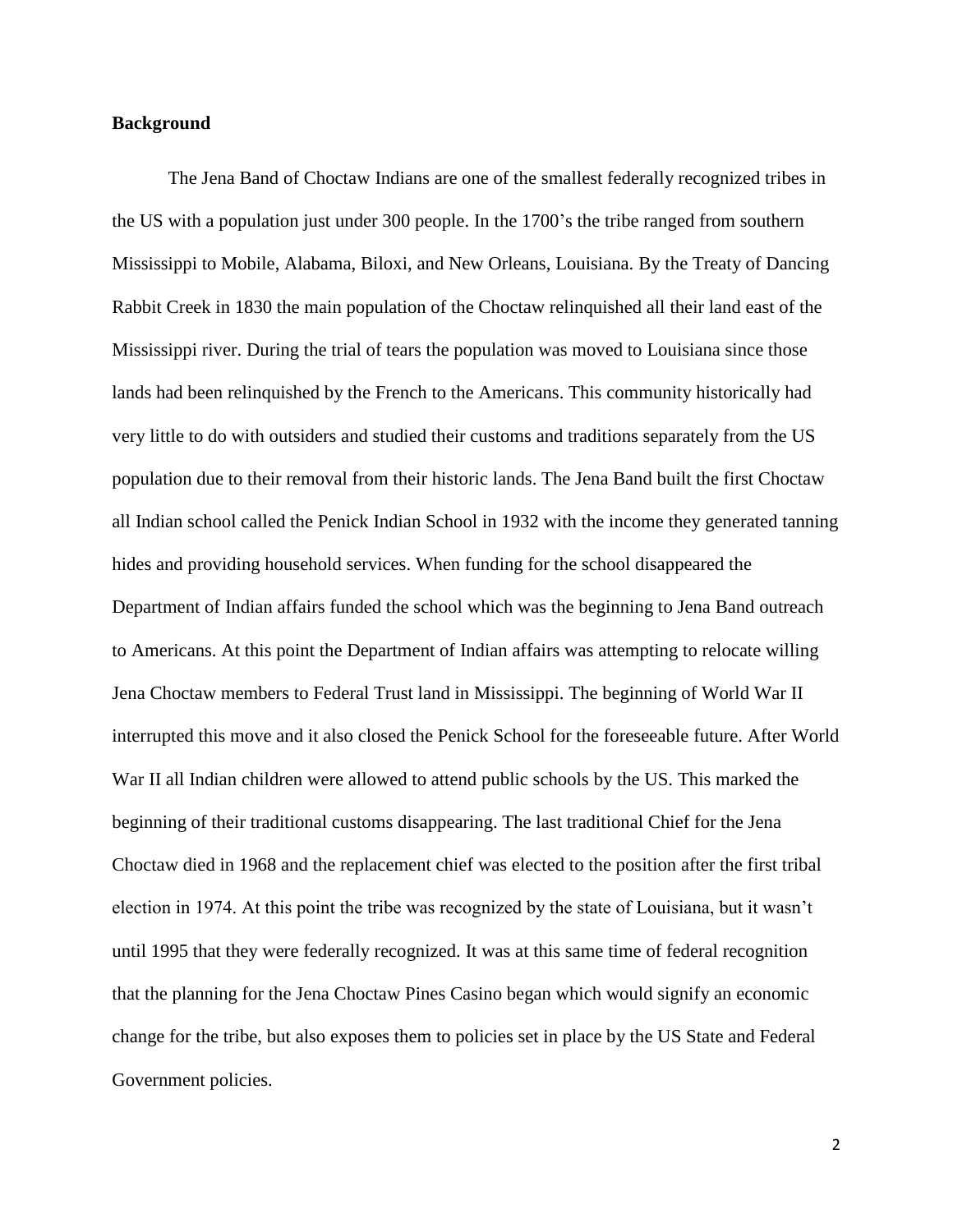Like many other tribes the Jena Band of Choctaw Indians were affected by the policies the United States put into place in order to regulate tribal gaming. The IGRA, passed in 1988, is an important piece of legislation for both the United States government and Indian tribes across the US. This legislation gives sovereign tribes actual representation in negotiations with state governments. The IGRA defines an Indian tribe as "any Indian tribe, band, nation or other organized group" that "is recognized as possessing powers of self-government." The Jena Band of Choctaw are recognized as a sovereign tribe and therefore possess the powers given to them by the IGRA. The IGRA effectively acts as the bridge between the state governments and the Indian tribes by giving the tribes the ability to call on the federal government for mediation in disagreements. Sovereign tribes are given tools to run their casinos without interference from the state as long as they aren't infringing on state rules, unless there are exceptions both parties have agreed on. This freedom to run their own gaming without state oversight has led to large profits for the Indian tribes and has helped them to revitalize their nations. After seeing this success some states want to reverse agreements that were made in the IGRA, pacts that they originally supported and Indians opposed, in order to tax the profits the casinos are making. Tribal casinos have become one of the largest sources of income for the tribes and comprise a large part of their economy especially for the Jena Choctaw.

Tribal gaming appears to be a business that will not go away anytime soon. Beyond entertainment value what do casinos provide for their owners and patrons? How does a casino influence the community that surrounds it? For the Jena Band of Choctaw Indians the casino is their first venture into the world of tribal gaming. Moving from a culture built on tanning hides to a community that runs a casino is a large shift in their economy and being just 8 months old most questions about the effectiveness of the casino cannot be answered. However, the purpose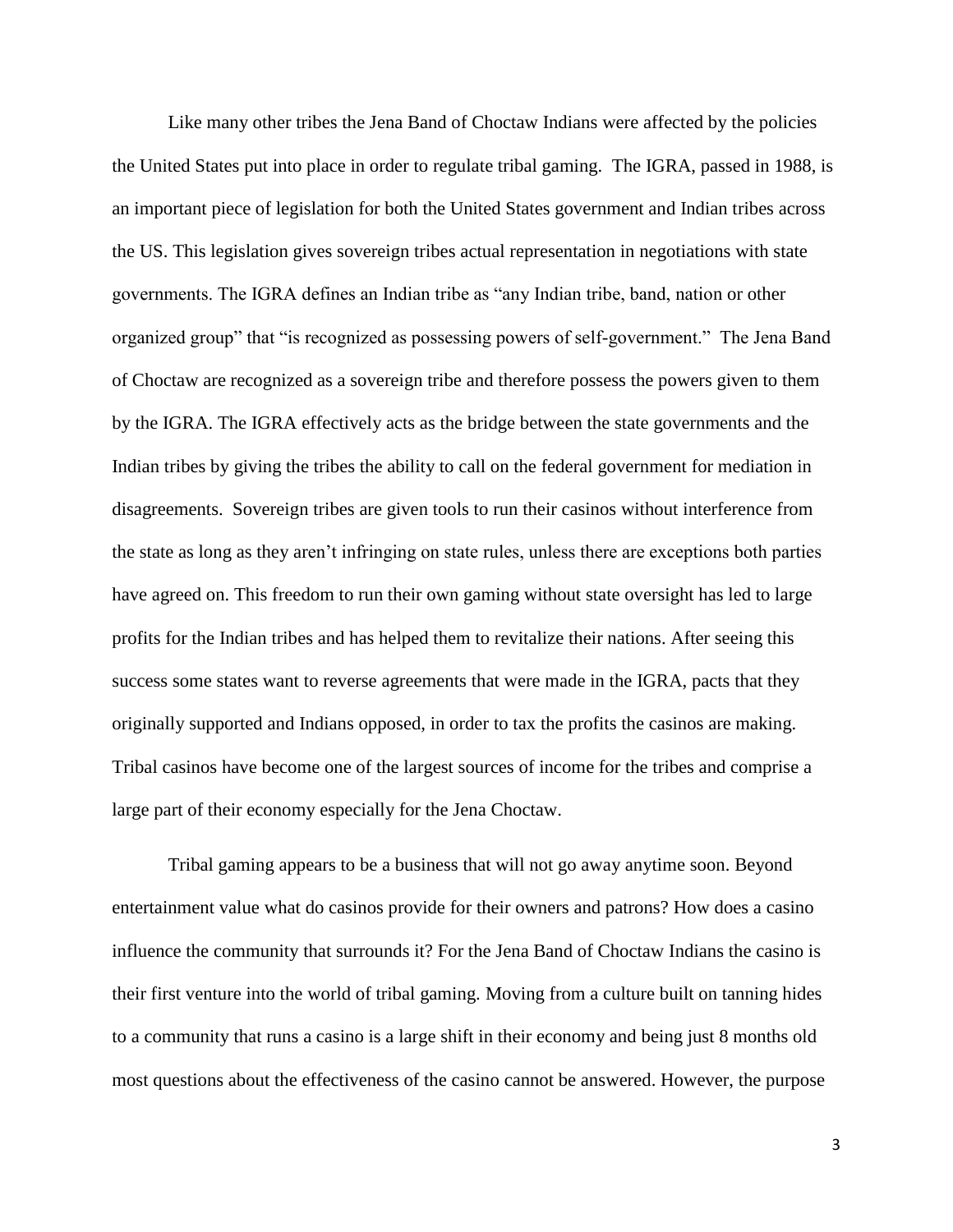of the casino itself is clear. It was built to provide revenue for the tribe to improve on their tribe's health, education, transportation, and environmental foundation. These key aspects of their community identity require funding that the federal government is not willing to provide so the tribe must become self-sustaining. The construction of the casino in order to fund these goals shows a paradigm shift for the Jena Choctaw that has been occurring over the last 20 years. Instead of solving these issues internally the Jena Choctaw have branched out and are using surrounding communities to fund their programs.

## **Findings**

In order for a casino to be productive it requires a player base. A tribe consisting of 300 people is not going to fill the needs required by the Jena Choctaw. Advertising the casino becomes a large part of its success. As far as being a social media mogul and having a large internet presence is concerned the Jena Band of Choctaw leave more to be desired. They do exist on the internet however, and have a website dedicated to their tribe, its culture, some of its future goals, and a look into their lifestyle and current values as a community. They don't partake in large social media efforts like Facebook and Twitter, but a fan page does exist for them online.



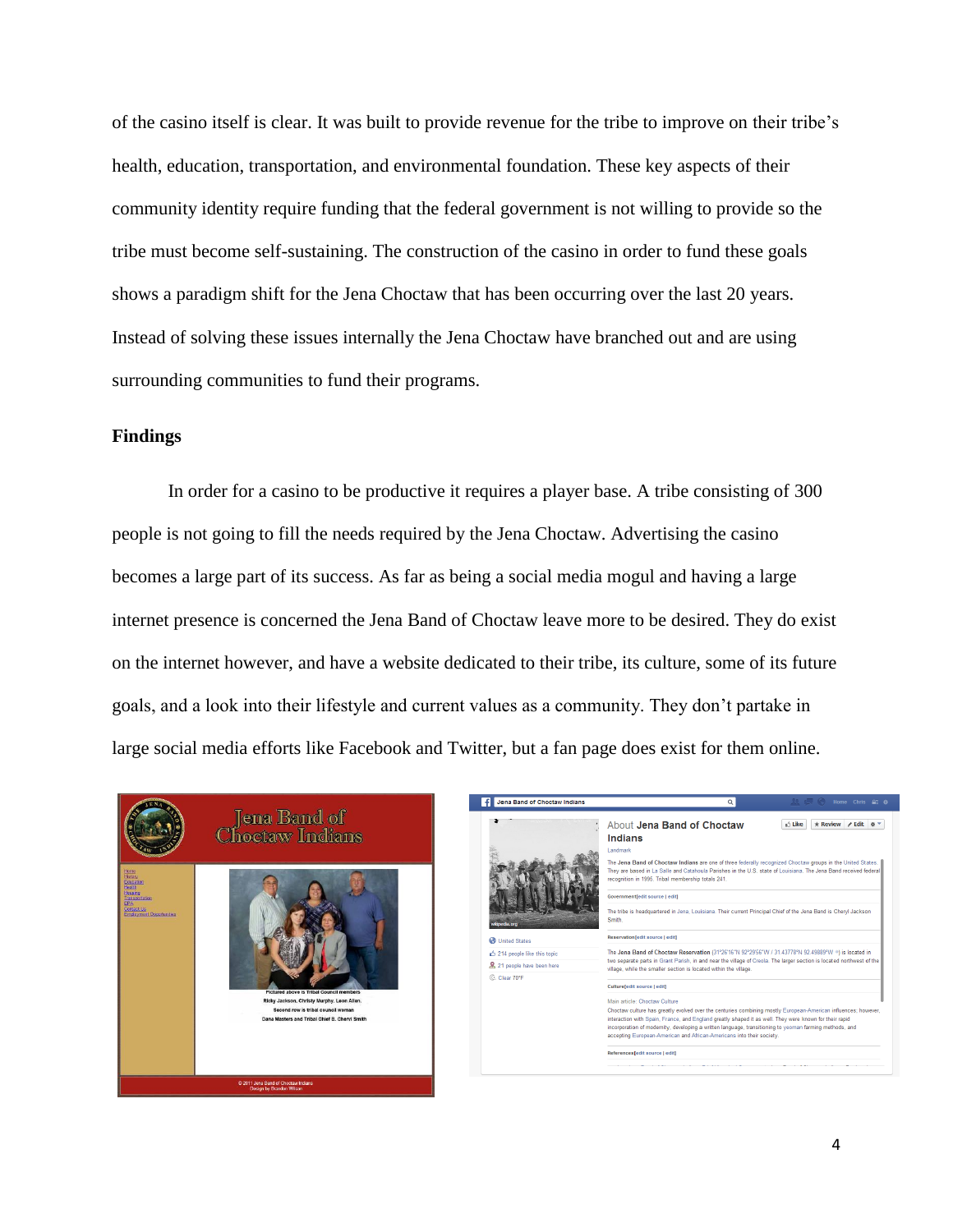The website is pretty standard. A picture of their tribal council along with their name a flag of their tribe marks the banner and body of their page. Their Facebook fan page on the other hand is pretty much a direct link to their Wikipedia page. They have about 215 fans on Facebook which would make a high percentage of their population being that all their followers were part of the tribe (definitely not true since I follow them). On their main website there is a "Contact Us" link that takes you to a signup sheet for a newsletter, but I haven't received one so it might not be actively used. The Jena Band of Choctaw definitely have a presence online, but one that is too small to have a large following of people. The casino might rely on more grassroots type of advertising or they might only advertise strongly for the local population. This lack of web presence does reflect their historical internal focus because they are not advertising themselves effectively. The casino has started this shift in culture and began exposing themselves to the outside world, but it has not required a large investment of time by the Jena Choctaw just yet.

The Jena Choctaw Pines Casino, is a class II gaming facility and their gaming floor is made mostly of electronic class II video poker machines (500nations). Under the IGRA, as long as the tribe is the only party with proprietary interest in the casino, the state should allow that level of gaming, and the Jena Choctaw thus far are experiencing that. The Jena Choctaw have not had to sign a pact with their state which means that they have complete control over their casino and have made no concession to Louisiana in order to proceed with gaming. However, in Florida the Seminole tribe was battling with the state in order to negotiate terms for gaming, a right given to them by the IGRA. When the state refused the Seminole tribe sued the state in federal court to force negotiations. After the District Court passed on dismissing the case, the US Appeals for the Eleventh Circuit reversed that decision based on the eleventh amendment and dismissed the suit. According to the Seminole tribes website the Seminoles had established their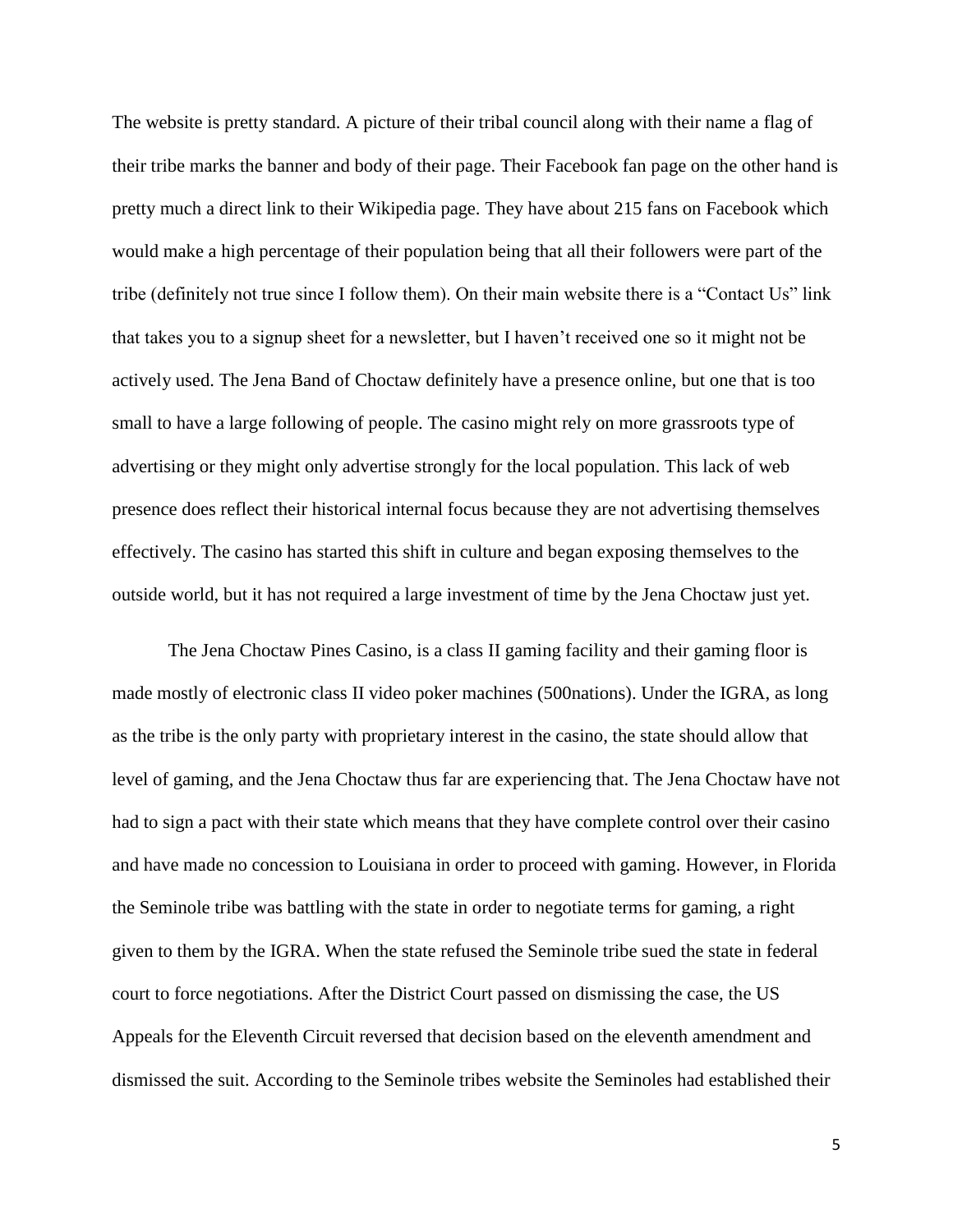own tribal government and received that status in 1957. That being said the US appeals court ruling goes against exactly what the IGRA said. The Seminoles were denied negotiations with the state of Florida because they were seen as dependents of Florida, even though they had achieved sovereignty many years before. Indians accepted the IGRA with the idea that it would give them the power to negotiate terms to run their own gaming operations, but after granting them that ability the federal government stripped it away from them. This is important because there has been motion by some states to regulate Indian gaming affairs. In California the Cabazon Band of Mission Indians were sued by the state arguing that high stakes bingo and poker violated state sanctions. The US Supreme Court ruled in favor of the Cabazon Indians because gambling in California was not illegal, and was even encouraged by the presence of a state lottery. In this case the tribe was protected by the federal government from California shutting down the Cabazon tribes gaming. These actions made by the state may not be in order to tax the gaming industry, but it exists in order to eliminate the competition of the state's own gaming infrastructure. There is clearly a motion by some states to either tax profits from Indian gaming, or to eliminate it entirely. This would remove a huge portion of the Indian autonomy, but would also have a large effect on their economy.

The prosperity of the people in the community is paramount to its success, regardless of tribal or not, and without a solid economic foundation their prosperity is all but doomed. One of the goals in mind for building the Jena Choctaw Pines Casino was to use the revenue to improve the lives of the tribal members. The tribe is hoping the casino will "generate enough revenue to enable the tribe to provide much-needed governmental, health, educational and cultural services for the tribal members" (Associated Press, 2012). Part of a thriving economy is diversifying the assets that are owned. The owners are looking at a second phase which "would more than double

6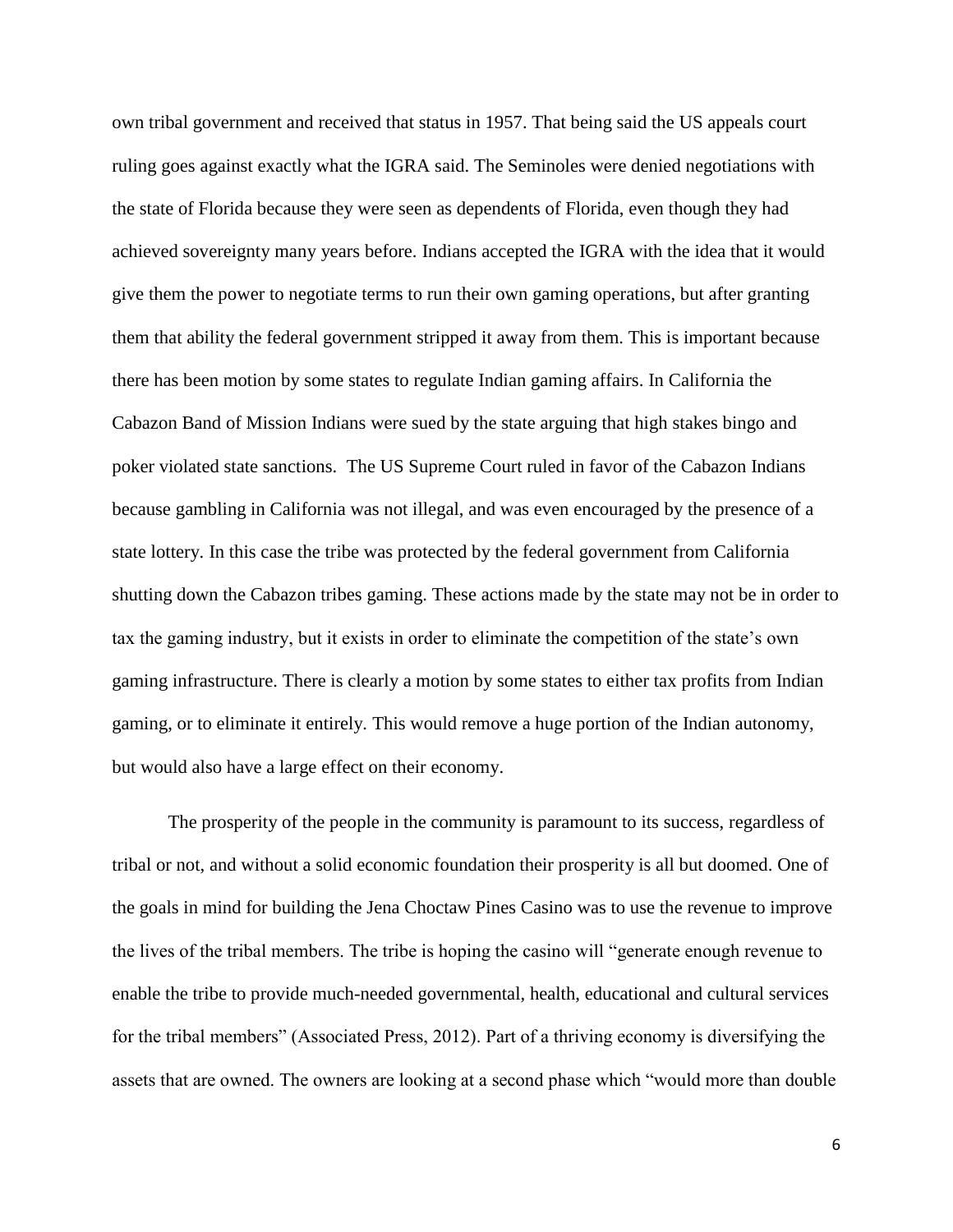the size of the casino building, expanding gambling and restaurant space and perhaps adding meeting space" and after that possibly expanding with a third phase adding "a hotel and entertainment venue to the property" (Associated Press 2012). Beyond their economy, some of the other issues the Jena Choctaws value are health, education, and their environment. Their website has tabs that are dedicated to these issues and expand on the position that the tribe takes. Revenue from the casino can help the tribe build a sustainable community by improving these issues.

The Jena Choctaws are in an unusual situation with respect to their casino because it is on native tribal lands which means that they didn't need to make any compact with the state. However, they are still bound by the regulations set by the IGRA and forces them to take measures to protect players.

## **Discussion**

The Jena Band of Choctaw Indians have a unique problem for their geographic location. The tribes that surround them in the area are significantly larger than they are. Because of this they seem to rely on the US government as a crutch. This isn't necessarily a bad thing because it has allowed them to maintain values core to their being, such as their health and also their environment however, it shows a very different mindset for the Jena Choctaw than in their history. Whereas before they would only use their internal resources to perservere they now rely on the surrounding communities and the US government to help strengthen programs that support community values. Their venture into the world of gaming poses an interesting scenario for this group.The casino itself has the ability to employ each and every member of the Jena Band. This means that if they needed to they could restrict who is employed at the casino so that everyone has a job. With the addition of social media and having a web presence, along with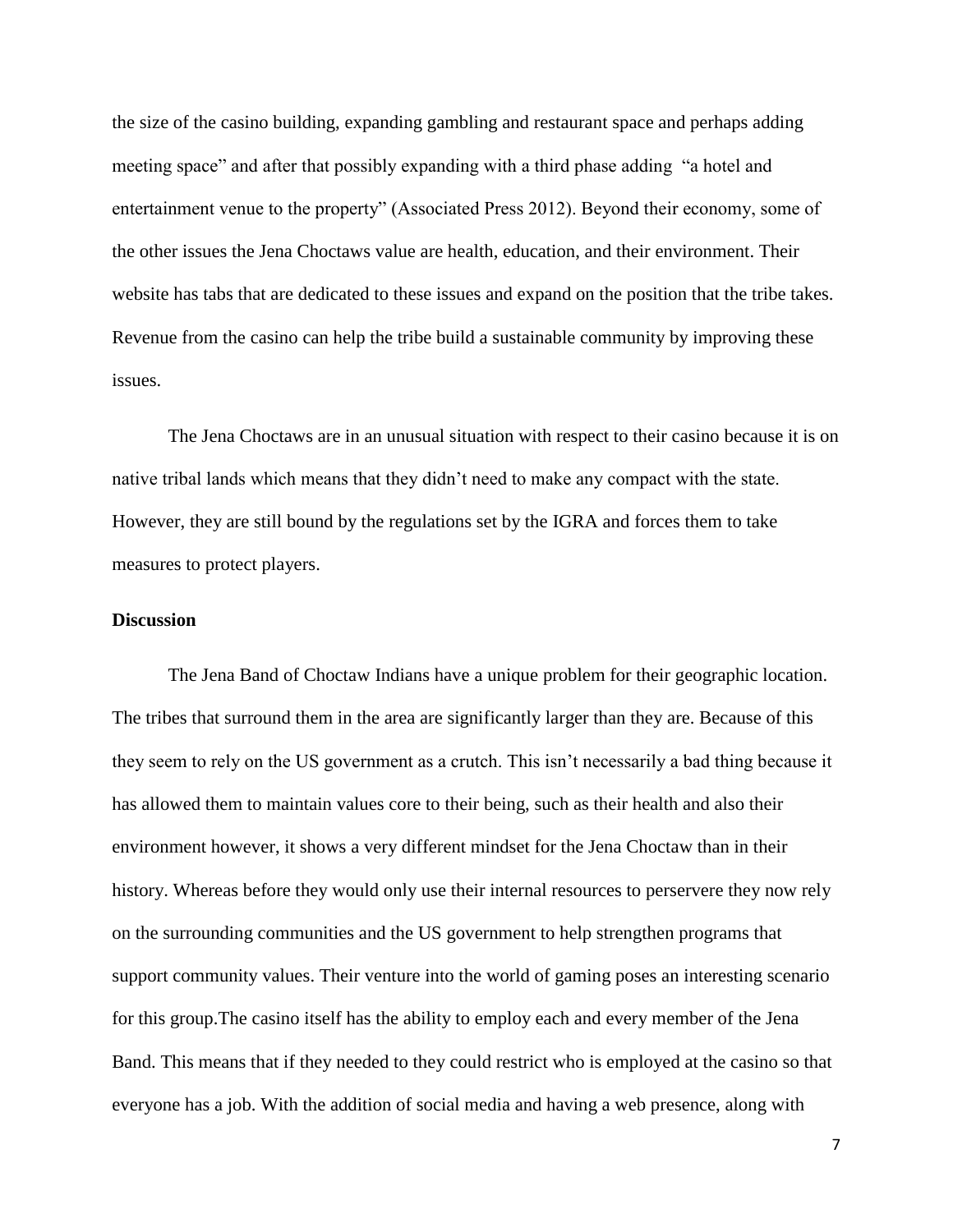their economic vitality we see cultural practices that don't really reflect traditions the Jena Choctaw usually held. With ventures into gaming we may see a cultural shift occur even farther away than what has already occurred. If they continue this trend for the sustainability of their culture some of their traditions may fall by the wayside. Whether this is an acceptable compromise is yet to be determined, but for a tribe that is so small it seems that might be the only thing they could possibly hold onto from their past.

Tribal casinos provide an important financial opportunity for Indians. Years before the IGRA existed there was gaming happening on lands owned by the tribes. The regulations that were put in place are there to protect the traditional gaming done by the Indians, games like bingo. The states insistence on regulating these types of gambling only hurts their society which uses bingo and other types of gaming as charity for their tribe. If there is a tax put on these profits there is less incentive to host these activities, and the ability for tribes to raise money for themselves is hindered greatly. The Jena Band of Choctaw aren't currently running into these types of issues because they only have a class II casino, and Louisiana doesn't view gambling as a criminal activity. Whether or not the tribe is in danger of losing control over their own gaming there is clear precedent for states to take over even with the IGRA protecting the tribes. This creates further conflict with the state and will probably lead to more involvement of the state in Jena Choctaw affairs. History would show that the Jena Choctaw would want as little to do with the state as possible, but if they are continuing to open up to outside communities they are not likely to back away from the conflict. There are cultural aspects related to gaming in some tribes, but beyond that the economic benefits of tribal gaming cannot be ignored. The Jena Choctaw Pines casino has enough employment opportunities to give every member of the tribe a job. As the IGRA states, gaming where the sole proprietary interest is the tribe should be allowed by the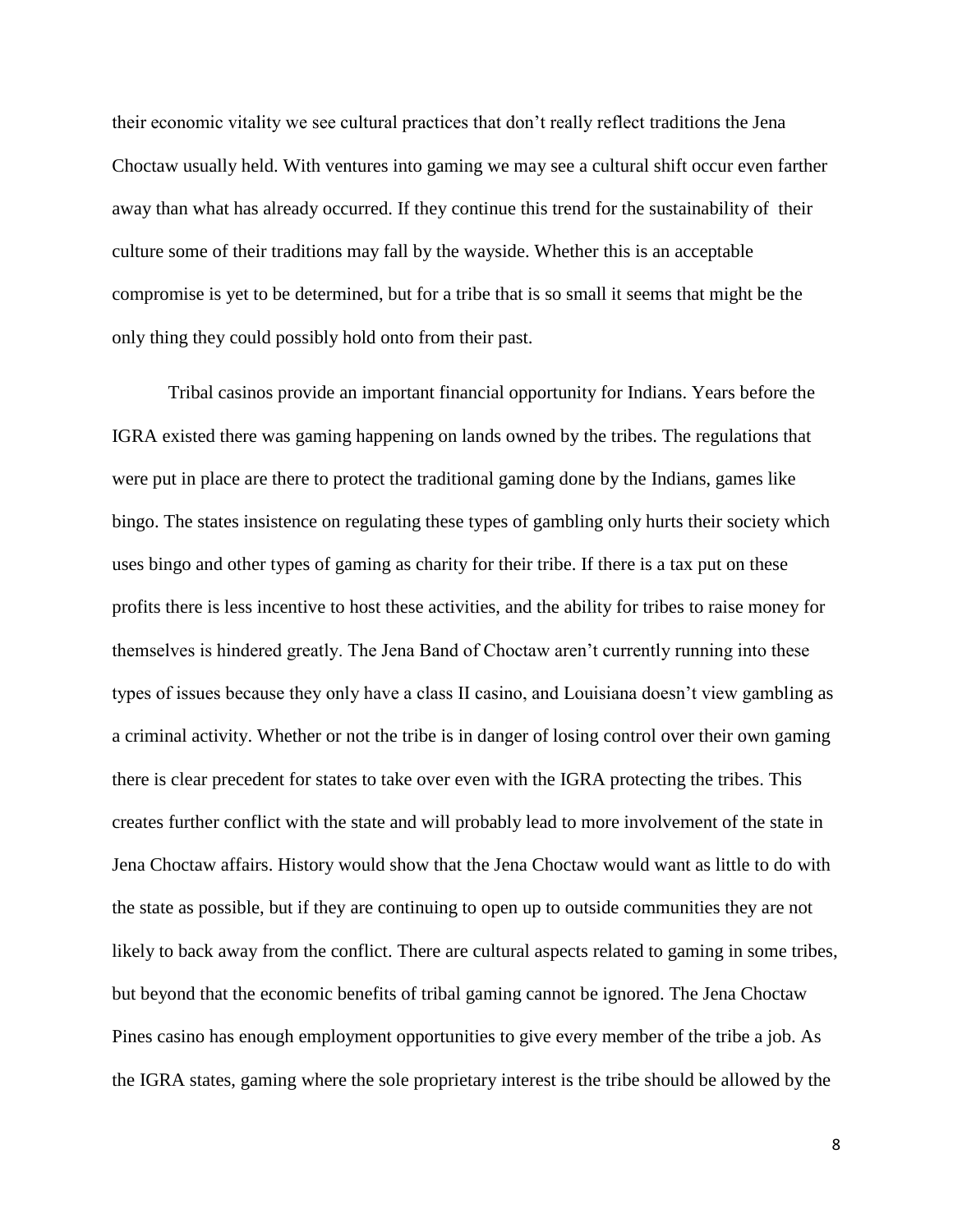states. If the policies that have been passed are stopping Indians from owning and regulating their own gaming industry there will be large economic fall outs for the tribe.

The Jena Choctaw Indians have a very new casino and have yet to see how much of an economic benefit it will provide to the tribe. Even though those answers are not currently available the purpose for the casino is clear, to improve the lives of community members and to expand the gaming infrastructure that is now present. The way that the casino provides for the community is pretty well disguised by its size and its immaturity compared to neighboring establishments. After some time the effects that it has on the community will become more apparent and the decisions that are made now will be easily evaluated for their effectiveness. The fact that this casino does not have a pact makes it interesting because it has no extra obligation to the state. If the casino gets any larger this may change, and with laws on gambling starting to expand onto more mobile gaming, the machine focused casino may find itself up against more resistance. Regardless, the casino will hopefully provide a stable income for the tribe in order to invest into its people as well as the issues they find important.

The Jena Band of Choctaw Indians are undergoing a cultural shift because of their casino. In order to sustain the casino and to make it a profitable venture they are being forced into communication with the state of Louisiana, the US government, and also the communities that surround the tribe. Their tribal history shows them as an introverted tribe that is self-sufficient and relies only on the production of their population for prosperity. However, after the trail of tears in 1830 they had their first exposure to the US government and solving problems without someone outside their community. They were being affected by policies put in place that they had absolutely no say in. Since then they seem to be more open to outside involvement in their affairs. The building of the casino takes a lot of players, and while most of the efforts in building

9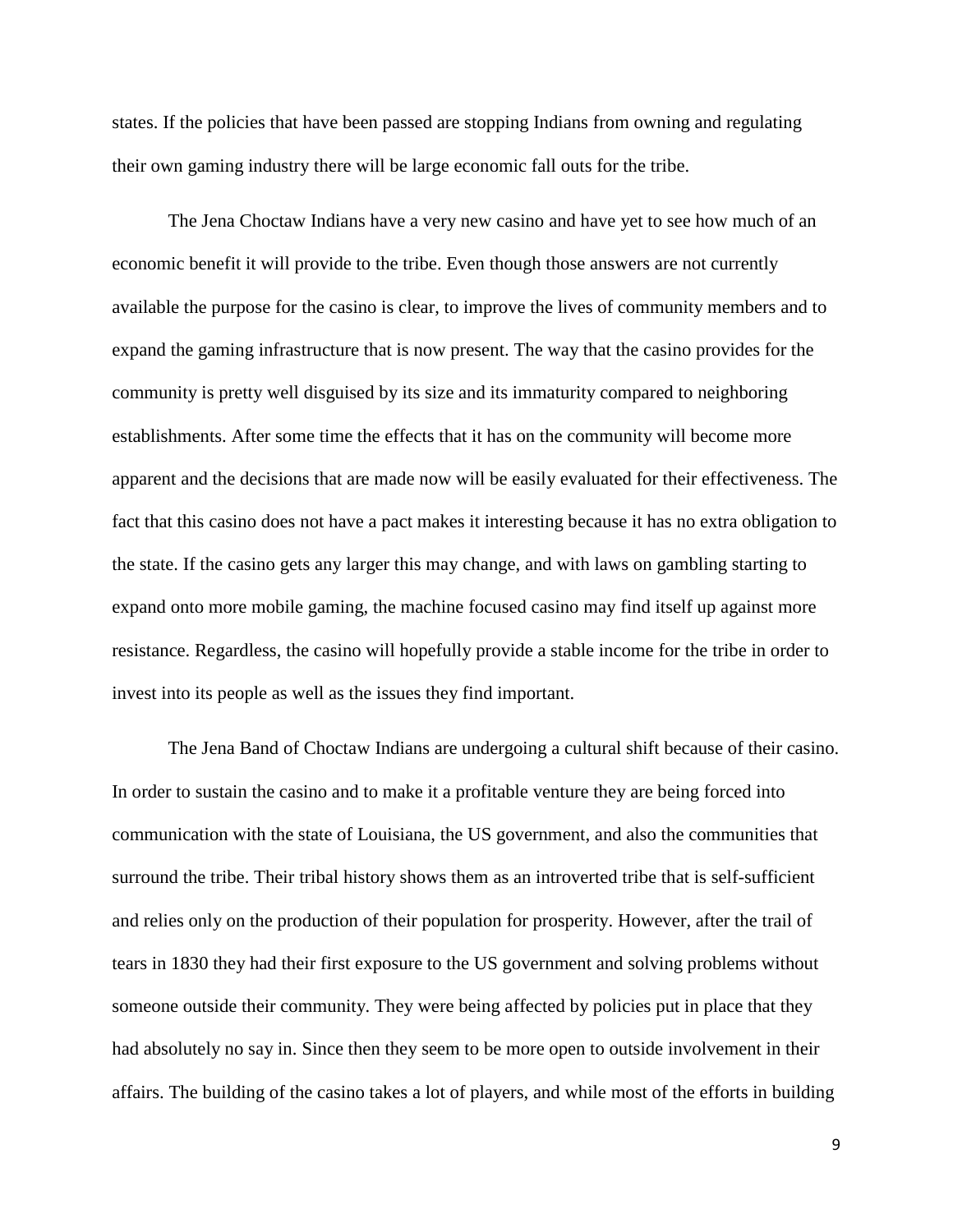it were from the tribe itself including the donation of the land, in order to avoid conflict with the state they had to at least meet with them. While there is no compact with the state of Louisiana, there still had to be negotiations from the tribe in order to get to the point they are at today. This venture into gaming shows that in order to sustain their economy the Jena Choctaw are willing to allow outside communities into their own and involve them in gaming. In order for the casino to be a success they have to take into account what people from outside the tribe want in order to attract them to their facilities. These changes that the Jena Choctaw have made show the shift away from being purely internally focused, and shows that they have accepted their surrounding communities in order to promote their tribes values. This culture shift gives vitality to the tribe, and without it they may not be where they are today.